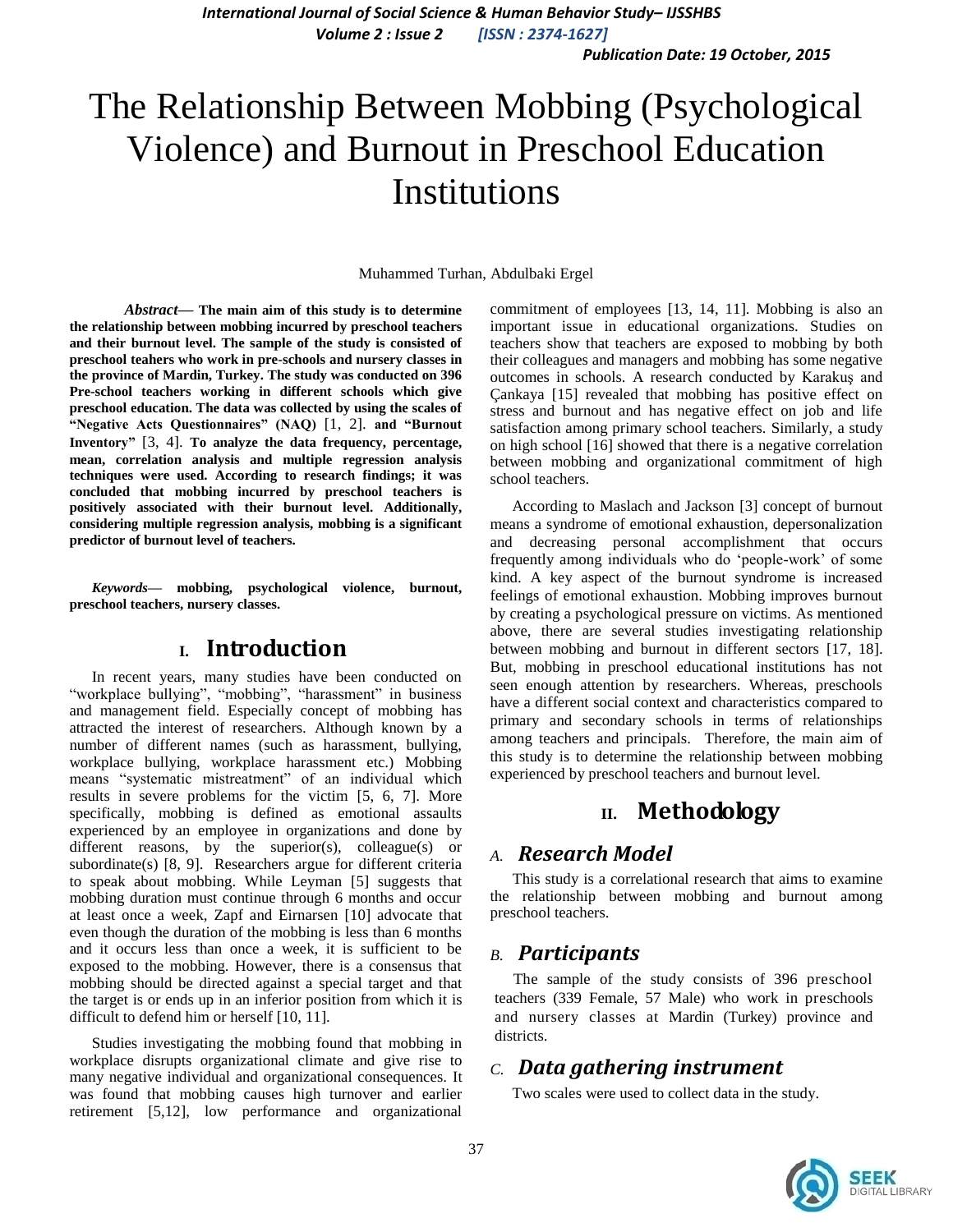Proc. of the Intl. Conf. on Advances in Economics, Social Science and Human Behaviour Study - ESSHBS 2015 Copyright © Institute of Research Engineers and Doctors, USA .All rights reserved. ISBN: 978-1-63248-041-5 doi: 10.15224/ 978-1-63248-041-5-70

#### *1. Negative Acts Questionnaire (NAQ):*

Negative Acts Questionnaire (NAQ), developed by Einarsen and Raknes [19] and revised by Einarsen and Hoel [1], was used in order to determine the mobbing behaviors teachers were exposed at preschools. This scale is composed 22 items and a five point likert-type scale. The Cronbach Alpha internal consistency coefficient of the scale was calculated as  $\alpha = 912$ .

#### *2. Maslach Burnout Inventory (MBI)*

Maslach Burnout Inventroy, developed by Maslach and Jackson [3] and adapted into Turkish by Ergin [4] was used in order to determine the burnout levels of teachers. The Inventory consists of 22 items and three dimensions which are Emotional Exhaustion, Depersonalization and Personal Accomplishment. Cronbach Alpha internal consistency coefficient of the inventory was calculated as  $\alpha$ =.834. Cronbach Alpha internal consistency coefficient for dimensions of emotional exhaustion, depersonalization and personal accomplishment were calculated as  $\alpha = 751$ ,  $\alpha$ =.470 ve  $\alpha$ =.618 respectively.

## *D. Dana Analysis*

 $\Gamma$ 

Mean, correlation and multiple regression analysis techniques were used to analyze data. The gender, marital status, school type (preschool or nursery class), having children and position of teachers were re-coded as DUMMY variables to be able to include in the regression analysis.

# **III. Findings and Results**

Obtained data from the study was analyzed and presented in this section.

| Table 1. Descriptive Statistics of Variables |     |      |     |  |  |  |  |  |  |
|----------------------------------------------|-----|------|-----|--|--|--|--|--|--|
| <b>Variables</b>                             | N   | χ    | SS  |  |  |  |  |  |  |
| Mobbing                                      | 396 | 1.27 | .36 |  |  |  |  |  |  |
| <b>Burnout</b>                               | 396 | 2.03 | .49 |  |  |  |  |  |  |
| <b>Emotional Exhaustion</b>                  | 396 | 2.33 | .69 |  |  |  |  |  |  |
| Depersonalization                            | 396 | 1.58 | .61 |  |  |  |  |  |  |
| Personal Accomplishment                      | 396 | 2.01 | .66 |  |  |  |  |  |  |

Considering descriptive statistics of variables, preschool teachers are exposed to very low level of mobbing and burnout. However, preschool teachers experience more emotional exhaustion compared to depersonalization and decreasing personal accomplishment (Table 1).

Correlation analysis was performed to examine the relationships between research variables (Table 2). According to the findings on Table 2, it was found that there was a statistically significant and positive relationship between mobbing and burnout ( $r = .31$ ,  $p < .01$ ); emotional exhaustion  $(r=.31; p<.01)$  and depersonalization  $(r=.34; p<.01)$  scores. Considering personal variables, it was found that teachers working in preschools are exposed to high level of mobbing compared to the teachers in nursery classes  $(r=.146; p<.01)$ . Additionally, permanent teachers are also exposed to more mobbing acts than the master trainers ( $r = .09$ ;  $p < .05$ ). Teachers working in preschools experience more emotional exhaustion  $(r=169; p<.01)$  and depersonalization  $(r=11; p<.05)$  than teachers in nursery classes.

Multiple regression analysis was performed to determine prediction level of independent variables to dependent variables. Four multiple regression models were tested.

First regression model was performed to determine whether mobbing was a significant predictor of average burnout scores of preschool teachers. Regression analysis was applied in two steps to be able to control personal variables (Table 3). In the first step, personal variables were entered into the regression model. Mobbing scores were added to regression model in the second step. According to findings obtained from the regression analysis, personal variables (sex, marital status, having children, position, school type, age, professional experience, number of teachers and the number of students) are associated with burnout scores of preschool teachers  $(R = .21, R^2 = .04, \Delta R^2 = .04; p < .05)$ . But, considering t and significance (p) values, only school type (preschool) was a significant predictor of burnout scores ( $\beta$  = .16,  $p \lt 0.05$ ). Results from the second step showed that mobbing explained a significant degree of variance in burnout scores. According to this result, mobbing scores have predicted a significant proportion of burnout scores of preschool teachers. Personal variables and mobbing scores explained a total of 13% of variance in burnout scores. Mobbing scores predicted %8,4 of variance in burnout scores separately (R=.36; R2=.13;  $\Delta R2 = .08$ ;  $\beta = .29$ ; p<.01). Considering these results, it could be said that when preschool teachers are exposed to mobbing, they are likely to experience more burnout.

| <b>Table 2.</b> Correlation Matrix for All Variables in the Research |  |  |  |  |  |  |  |  |  |  |     |  |  |
|----------------------------------------------------------------------|--|--|--|--|--|--|--|--|--|--|-----|--|--|
|                                                                      |  |  |  |  |  |  |  |  |  |  | . . |  |  |
| Gender (male)                                                        |  |  |  |  |  |  |  |  |  |  |     |  |  |

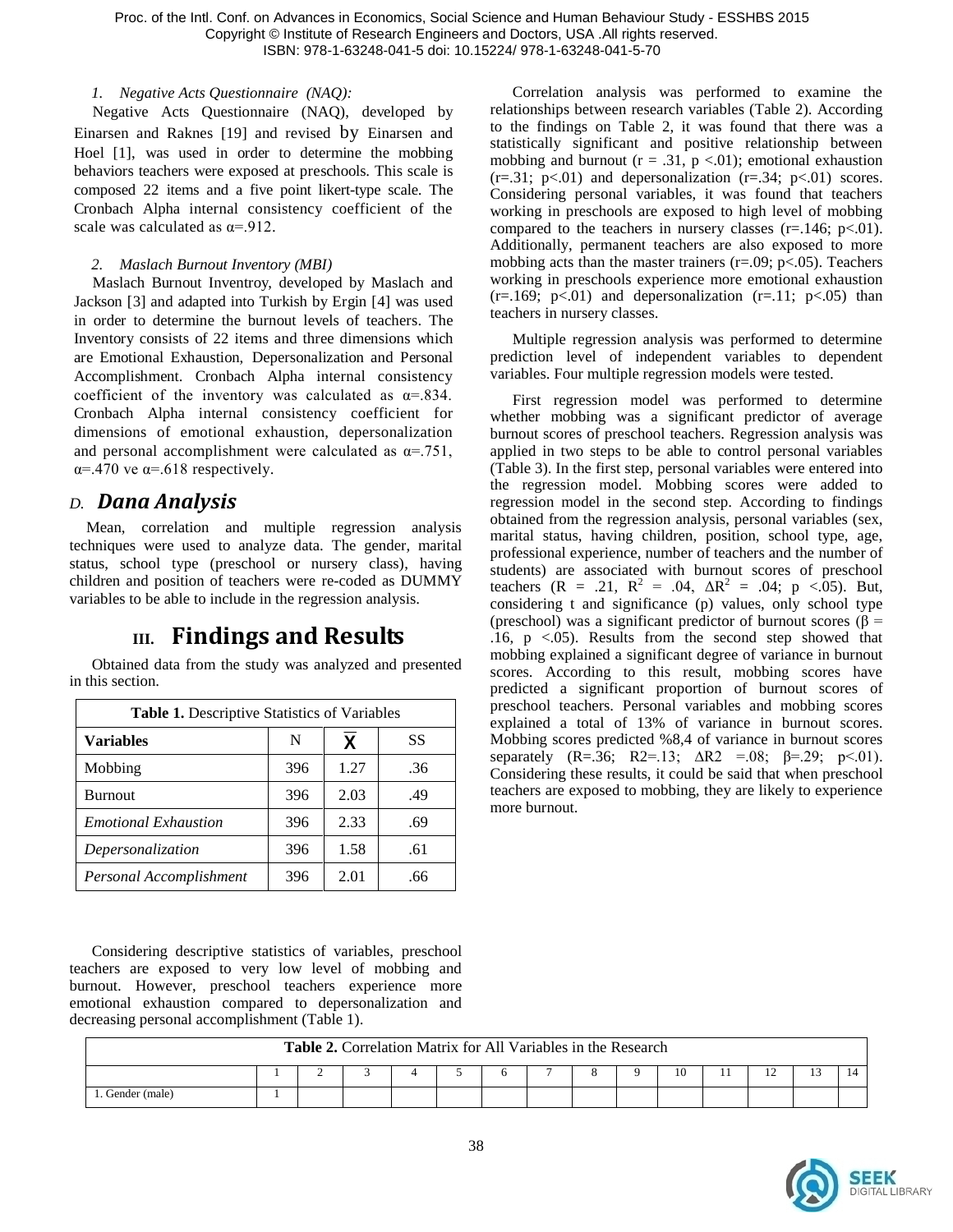| 2. Marital Status (married)     | .076     |                   |                     |                   |       |                  |                  |                |         |                      |                   |                   |                     |  |
|---------------------------------|----------|-------------------|---------------------|-------------------|-------|------------------|------------------|----------------|---------|----------------------|-------------------|-------------------|---------------------|--|
| 3. School Type (Preschool)      | $-.007$  | .124              |                     |                   |       |                  |                  |                |         |                      |                   |                   |                     |  |
| 4. Having a children            | $-.033$  | $.644***$         | .034                |                   |       |                  |                  |                |         |                      |                   |                   |                     |  |
| 5. Position (permanent)         | .093     | .189 <sup>°</sup> | $-.058$             | .109 <sup>°</sup> |       |                  |                  |                |         |                      |                   |                   |                     |  |
| 6. Age                          | .004     | .441              | .044                | $.53^{\degree}$   | .141  |                  |                  |                |         |                      |                   |                   |                     |  |
| 7. Seniority                    | $-.012$  | .414°             | .066                | .465              | .069  | $.790^{\degree}$ |                  |                |         |                      |                   |                   |                     |  |
| 8. Number of teachers in school | $-.038$  | .099              | $-.273$             | .133              | .012  | .050             | .105             |                |         |                      |                   |                   |                     |  |
| 9. Number of students in class  | $-.016$  | .129              | $.116^{\circ}$      | .119 <sup>°</sup> | .029  | .084             | $.158^{\degree}$ | $.295^{\circ}$ |         |                      |                   |                   |                     |  |
| 10. Mobbing                     | .092     | $-.009$           | $.146$ **           | .010              | .099° | .025             | .023             | .018           | .014    |                      |                   |                   |                     |  |
| 11.Burnout (Overall)            | $-.018$  | $-.038$           | .127                | $-.077$           | .085  | $-.090$          | $-.031$          | $-.056$        | $-.047$ | $.310**$             |                   |                   |                     |  |
| 12. Emotional exhaustion        | .008     | $-.047$           | $.169$ <sup>2</sup> | $-.055$           | .089  | $-.068$          | .000             | $-.085$        | $-.024$ | $.317$ <sup>**</sup> | .819 <sup>°</sup> |                   |                     |  |
| 13. Depersonalization           | $-.033$  | $-.015$           | $.110^{3}$          | $-.049$           | .038  | $-.045$          | .004             | $-.006$        | .008    | $.343$ <sup>**</sup> | $.717***$         | $.603^*$          |                     |  |
| 14. Personal accomplishment     | $-0.025$ | $-.015$           | .005                | $-0.065$          | .049  | $-.079$          | $-.062$          | $-.015$        | $-.070$ | .075                 | .676 <sup>°</sup> | .192 <sup>°</sup> | $.202$ <sup>*</sup> |  |

#### Proc. of the Intl. Conf. on Advances in Economics, Social Science and Human Behaviour Study - ESSHBS 2015 Copyright © Institute of Research Engineers and Doctors, USA .All rights reserved. ISBN: 978-1-63248-041-5 doi: 10.15224/ 978-1-63248-041-5-70

Second regression model was performed to determine whether mobbing was a significant predictor of emotional exhaustion of preschool teachers (Table 4). Regression analysis was applied in two steps to be able to control personal variables. In the first step, personal variables were entered into the regression model. Mobbing scores were added to regression model in the second step. According to findings obtained from the regression analysis, personal variables (sex, marital status, having children, position, school type, age, professional experience, number of teachers and the number of students) were associated with burnout scores of preschool teachers (R=.23, R<sup>2</sup>=.05,  $\Delta$ R<sup>2</sup>=.05). However, considering t and significance (p) values, position (regular), school type

(preschool) and seniority were a significant predictor of burnout scores. Results from the second step showed that mobbing explained a significant degree of variance in emotional exhaustion scores of preschool teachers. According to this result, mobbing scores have predicted a significant proportion of emotional exhaustion of preschool teachers. Personal variables and mobbing scores explained a total of 13% of variance in emotional exhaustion. Additionally, mobbing scores predicted %8 of variance in emotional exhaustion scores separately (R=.37; R<sup>2</sup>=.13; ΔR<sup>2</sup> = .08; β=.29; p<.01). Considering these results, it could be said that when preschool teachers are exposed to mobbing, they are likely to experience emotional exhaustion.

**Table 3.** Results of Multiple Regression Analysis Regarding Relationship Between Mobbing and Burnout

| <b>Independent Variables</b>    | R    | $\mathbb{R}^2$ | $\frac{R^2}{(AR^2)}$ | Change<br>$\mathbf{r}$      | B        | Standard<br>Error | β        | t        | p       |
|---------------------------------|------|----------------|----------------------|-----------------------------|----------|-------------------|----------|----------|---------|
| Constant                        |      |                |                      |                             | 52.44    | 5.38              |          | 9.74     | .000    |
| Step 1                          | .21  | .045           | .045                 | .04                         |          |                   |          |          |         |
| Gender                          |      |                |                      |                             | $-.389$  | 1.580             | $-0.013$ | $-.246$  | .805    |
| <b>Marital Status</b>           |      |                |                      |                             | $-.472$  | 1.490             | $-.022$  | $-317$   | .752    |
| Having children                 |      |                |                      |                             | $-1.045$ | 1.707             | $-.044$  | $-.612$  | .541    |
| Position                        |      |                |                      |                             | 3.681    | 2.150             | .090     | 1.712    | .088    |
| School type                     |      |                |                      |                             | 4.515    | 1.536             | .161     | 2.940    | $.003*$ |
| Age                             |      |                |                      |                             | $-.362$  | .196              | $-164$   | $-1.846$ | .066    |
| Seniority                       |      |                |                      |                             | .351     | .215              | .137     | 1.627    | .105    |
| Number of teachers in<br>school |      |                |                      |                             | .005     | .037              | .008     | .141     | .888    |
| Number of students in<br>school |      |                |                      |                             | $-163$   | .119              | $-.075$  | $-1.366$ | .173    |
| Step 2                          | .360 | .130           | .084                 | .000                        |          |                   |          |          |         |
| Mobbing                         |      |                |                      |                             | 8.957    | 1.490             | .298     | 6.012    | $.000*$ |
|                                 |      |                |                      | Dependent variable: Burnout |          |                   |          |          |         |

Third regression model was performed to determine whether mobbing was a significant predictor of variance in depersonalization scores of preschool teachers (Table 5). Regression analysis results showed that mobbing explained a significant degree of variance in depersonalization scores of preschool teachers. According to this result, mobbing scores have predicted a significant proportion of depersonalization of

preschool teachers. Personal variables and mobbing scores explained a total of 13% of variance in depersonalization. Additionally, mobbing scores predicted %11 of variance in emotional exhaustion scores separately (R=.36; R2=.13; ∆R2 =.11;  $\beta$ =.34; p<.01). Considering these results, it could be said that when preschool teachers are exposed to mobbing, they are likely to experience depersonalization.

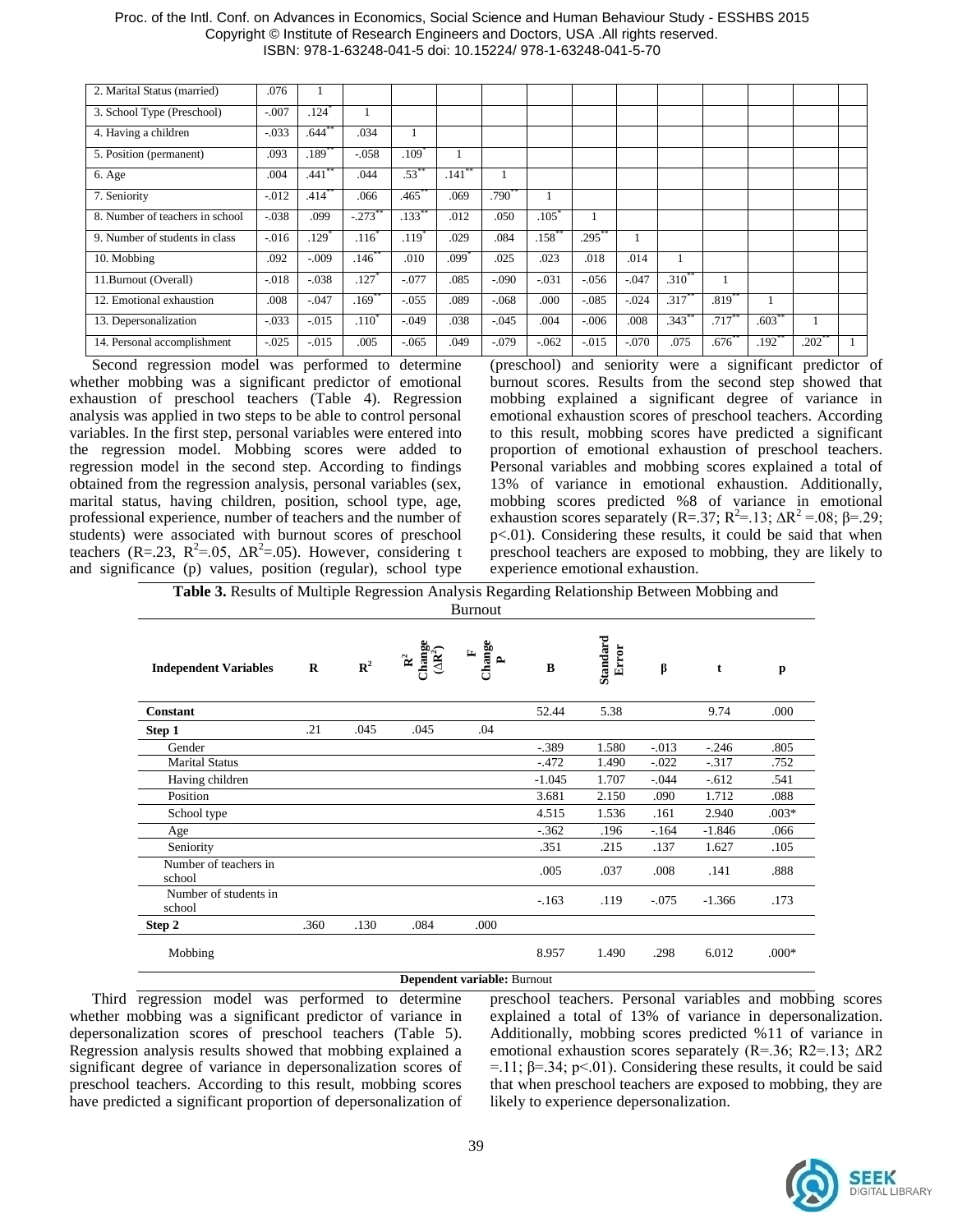| Table 4. Results of Multiple Regression Analysis Regarding Relationship Between Mobbing and |                                                 |                |                                                   | <b>Emotional Exhaustion</b>                                     |        |                   |        |         |        |
|---------------------------------------------------------------------------------------------|-------------------------------------------------|----------------|---------------------------------------------------|-----------------------------------------------------------------|--------|-------------------|--------|---------|--------|
| <b>Independent Variables</b>                                                                | R                                               | $\mathbb{R}^2$ | $\mathbf{R}^2$ :<br>hange $(\Delta \mathbf{R}^2)$ | $\begin{array}{c}\n\text{Change} \\ \text{P}\n\end{array}$<br>国 | B      | Standard<br>Error | β      | t       | p      |
| <b>Constant</b>                                                                             |                                                 |                |                                                   |                                                                 | 2.40   | .32               |        | 7.30    | .00    |
| Step 1                                                                                      | .23                                             | .05            | .05                                               | .00                                                             |        |                   |        |         |        |
| Gender                                                                                      |                                                 |                |                                                   |                                                                 | .02    | .09               | .01    | .26     | .78    |
| <b>Marital Status</b>                                                                       |                                                 |                |                                                   |                                                                 | $-.11$ | .09               | $-.08$ | $-1.21$ | .22    |
| Having children                                                                             |                                                 |                |                                                   |                                                                 | .01    | .10               | .00    | .11     | .90    |
| Position                                                                                    |                                                 |                |                                                   |                                                                 | .26    | .13               | .10    | 1.99    | $.04*$ |
| School type                                                                                 |                                                 |                |                                                   |                                                                 | .31    | .09               | .18    | 3.40    | $.00*$ |
| Age                                                                                         |                                                 |                |                                                   |                                                                 | $-.02$ | .01               | .16    | $-1.87$ | .06    |
| Seniority                                                                                   |                                                 |                |                                                   |                                                                 | .02    | .01               | .16    | 1.97    | $.04*$ |
| Number of teachers in<br>school                                                             |                                                 |                |                                                   |                                                                 | $-.00$ | .00               | $-.02$ | $-45$   | .65    |
| Number of students in<br>school                                                             |                                                 |                |                                                   |                                                                 | $-.00$ | .00               | $-.04$ | $-.81$  | .41    |
| Step 2                                                                                      | .37                                             | .13            | .08                                               | .00                                                             |        |                   |        |         |        |
| Mobbing                                                                                     |                                                 |                |                                                   |                                                                 | .545   | .091              | .296   | 5.991   | $.00*$ |
|                                                                                             | <b>Dependent Variable:</b> Emotional Exhaustion |                |                                                   |                                                                 |        |                   |        |         |        |

Fourth regression model was performed to estimate the effect of mobbing on personal accomplishment. Considering regression analysis results, it was found that personal variables (gender, marital status, having children, position, school type, age, seniority, number of teachers in school and number of students in class) and mobbing scores were not associated with personal accomplishment scores of preschool teachers. According to this result, it can be said that both personal variables and mobbing scores have not significantly predicted decreasing personal accomplishment of preschool teachers (R=.15; R2=.02;  $\Delta R2 = .00$ ;  $\beta = .07$ ; p>.05).

**Table 5.** Results of Multiple Regression Analysis Regarding Relationship Between Mobbing and Depersonalization

| <b>Independent Variables</b>    | R                                            | $\mathbb{R}^2$ | $\begin{array}{c} \mathbf{R}^2 \\ \text{Change} \\ (\Delta \mathbf{R}^2) \end{array}$ | Change<br>$\mathbb{E}$ | B      | Standard<br>Error | β      | t       | p       |  |
|---------------------------------|----------------------------------------------|----------------|---------------------------------------------------------------------------------------|------------------------|--------|-------------------|--------|---------|---------|--|
| <b>Constant</b>                 |                                              |                |                                                                                       |                        | 1.76   | .30               |        | 5.71    | $.00**$ |  |
| Step 1                          | .15                                          | .02            | .02                                                                                   | .47                    |        |                   |        |         |         |  |
| Gender                          |                                              |                |                                                                                       |                        | $-.05$ | .09               | $-.03$ | $-.63$  | .52     |  |
| <b>Marital Status</b>           |                                              |                |                                                                                       |                        | $-.00$ | .08               | $-.00$ | $-.10$  | .91     |  |
| Having children                 |                                              |                |                                                                                       |                        | $-.06$ | .09               | $-.04$ | $-.61$  | .54     |  |
| Position                        |                                              |                |                                                                                       |                        | .11    | .12               | .04    | .89     | .37     |  |
| School type                     |                                              |                |                                                                                       |                        | .20    | .08               | .12    | 2.32    | $.02*$  |  |
| Age                             |                                              |                |                                                                                       |                        | $-.01$ | .01               | $-.09$ | $-1.00$ | .31     |  |
| Seniority                       |                                              |                |                                                                                       |                        | .01    | .01               | .09    | 1.14    | .25     |  |
| Number of teachers in<br>school |                                              |                |                                                                                       |                        | .00    | .00               | .03    | .60     | .54     |  |
| Number of students in<br>school |                                              |                |                                                                                       |                        | $-.00$ | .00               | $-.02$ | $-.42$  | .67     |  |
| Step 2                          | .36                                          | .13            | .11                                                                                   | .00                    |        |                   |        |         |         |  |
| Mobbing                         |                                              |                |                                                                                       |                        | .587   | .084              | .344   | 6.959   | $.00**$ |  |
|                                 | <b>Dependent Variable:</b> Depersonalization |                |                                                                                       |                        |        |                   |        |         |         |  |

# **IV. Discussion and Conclusion**

Results obtained from NAQ (Negative Acts Questionnaire) and Maslach Burnout Inventory shows that preschool teachers are exposed to very low level of mobbing and burnout. However, preschool teachers experience more emotional exhaustion compared to depersonalization and decreasing personal accomplishment. Considering together with present study and previous research [20, 21, 22, 23], it can be claim that primary and secondary school teachers are exposed to more negative acts (mobbing) than preschool teachers. Regarding burnout, a study conducted by Peker [17] revealed that secondary school teachers experience more burnout compared to preschool and elementary school teachers.

According to findings of the study, teachers working in